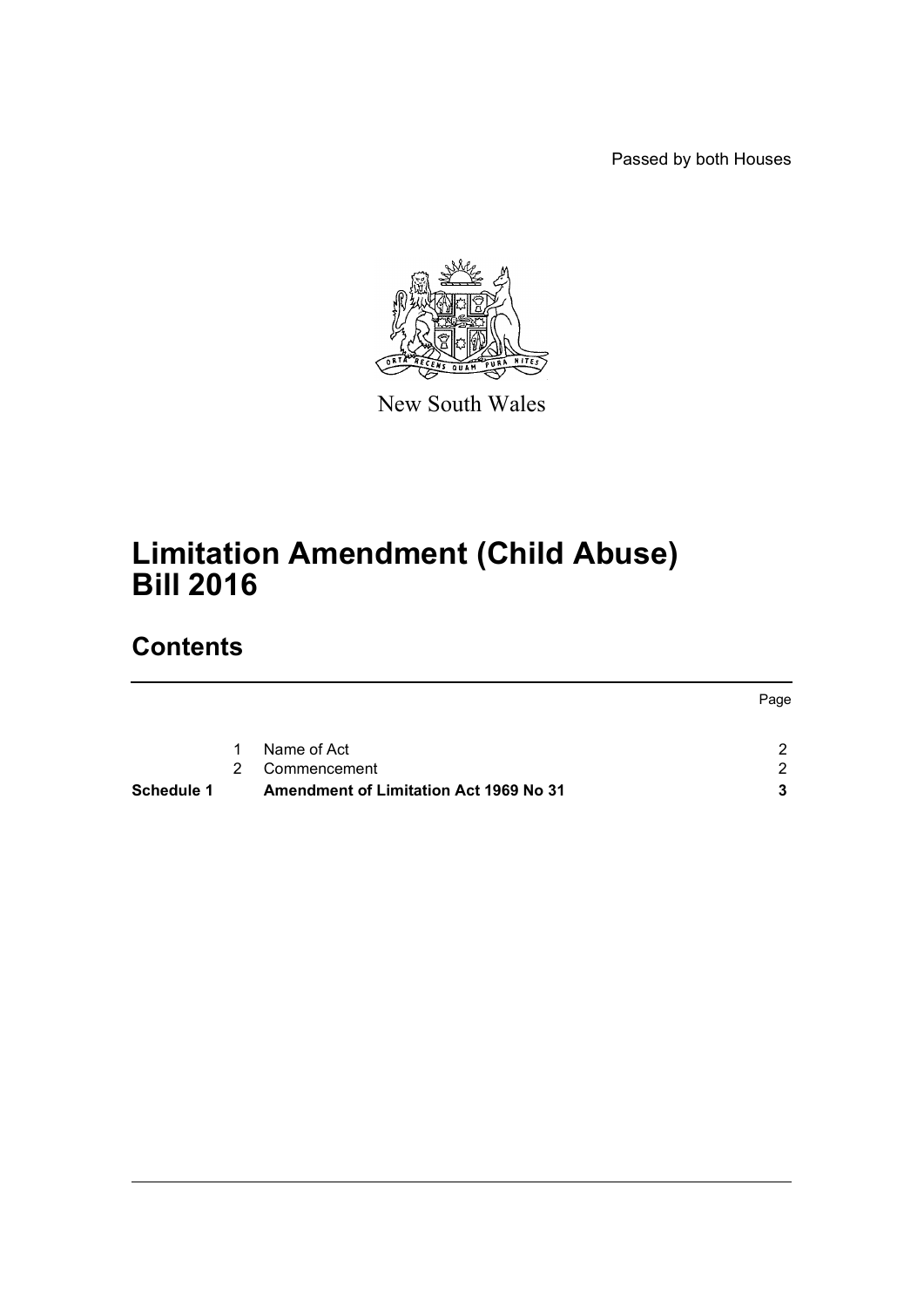*I certify that this public bill, which originated in the Legislative Assembly, has finally passed the Legislative Council and the Legislative Assembly of New South Wales.*

> *Clerk of the Legislative Assembly. Legislative Assembly, Sydney,* , 2016



New South Wales

# **Limitation Amendment (Child Abuse) Bill 2016**

Act No , 2016

An Act to amend the *Limitation Act 1969* to permit an action for damages in relation to child abuse to be brought at any time.

*I have examined this bill and find it to correspond in all respects with the bill as finally passed by both Houses.*

*Assistant Speaker of the Legislative Assembly.*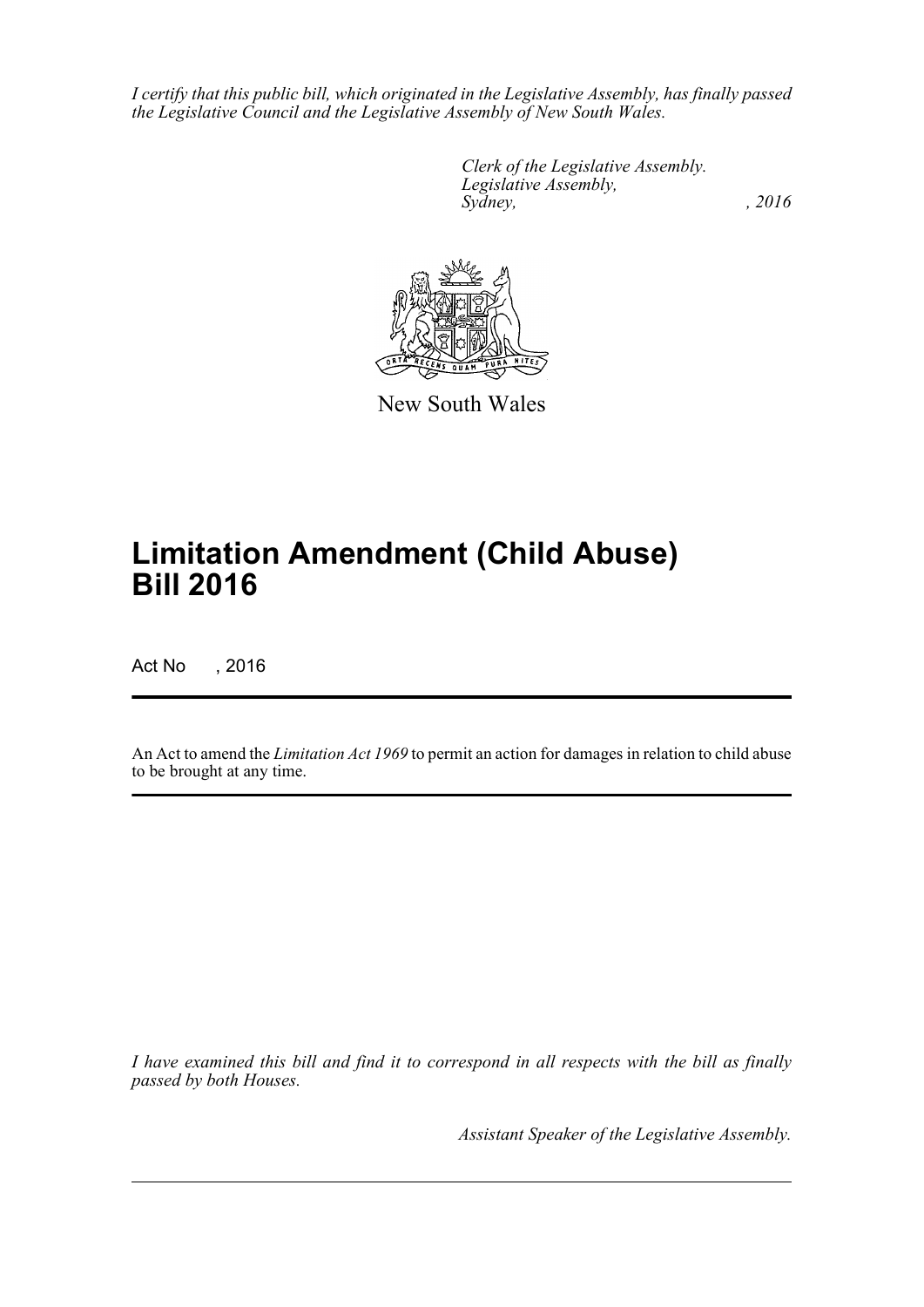### <span id="page-2-0"></span>**The Legislature of New South Wales enacts:**

#### **1 Name of Act**

This Act is the *Limitation Amendment (Child Abuse) Act 2016*.

#### <span id="page-2-1"></span>**2 Commencement**

This Act commences on the date of assent to this Act.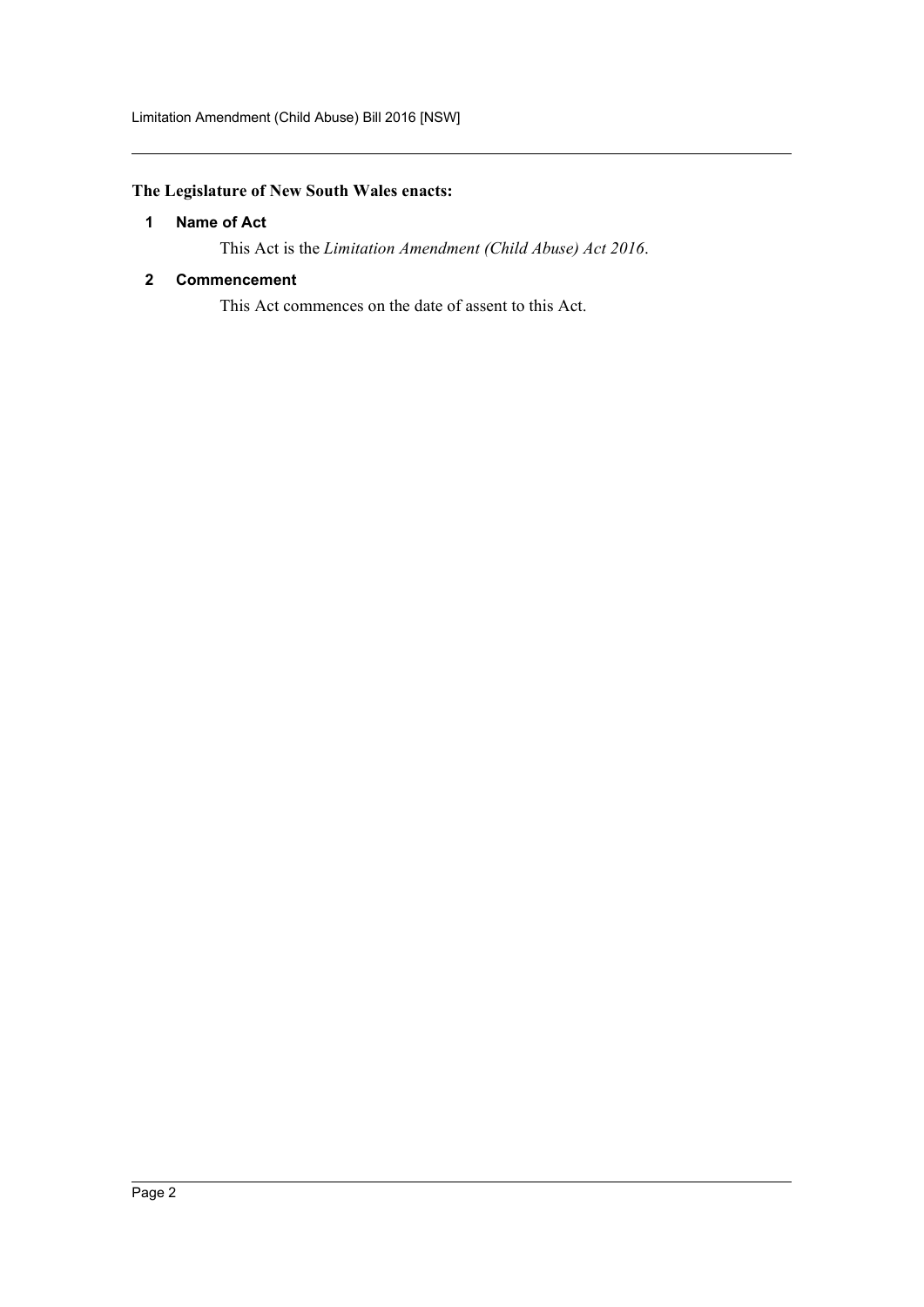### <span id="page-3-0"></span>**Schedule 1 Amendment of Limitation Act 1969 No 31**

#### **[1] Section 6 Transitional provisions**

Omit "section 26" from section 6 (1). Insert instead "sections 6A and 26".

#### **[2] Section 6A**

Insert after section 6:

#### **6A No limitation period for child abuse actions**

- (1) An action for damages that relates to the death of or personal injury to a person resulting from an act or omission that constitutes child abuse of the person may be brought at any time and is not subject to any limitation period under this Act despite any other provision of this Act.
- (2) In this section, *child abuse* means any of the following perpetrated against a person when the person is under 18 years of age:
	- (a) sexual abuse,
	- (b) serious physical abuse,
	- (c) any other abuse (*connected abuse*) perpetrated in connection with sexual abuse or serious physical abuse of the person (whether or not the connected abuse was perpetrated by the person who perpetrated the sexual abuse or serious physical abuse).
- (3) To remove doubt, connected abuse is child abuse only if both the connected abuse and the sexual abuse or serious physical abuse in connection with which it is perpetrated are perpetrated when the person is under 18 years of age.
- (4) This section applies regardless of whether the claim for damages is brought in tort, in contract, under statute or otherwise.
- (5) This section extends to the following causes of action:
	- (a) a cause of action that arises under the *Compensation to Relatives Act 1897*,
	- (b) a cause of action that survives on the death of a person for the benefit of the person's estate under section 2 of the *Law Reform (Miscellaneous Provisions) Act 1944*.
- (6) This section does not limit:
	- (a) any inherent jurisdiction, implied jurisdiction or statutory jurisdiction of a court, or
	- (b) any other powers of a court arising or derived from the common law or under any other Act (including any Commonwealth Act), rule of court, practice note or practice direction.

**Note.** For example, this section does not limit a court's power to summarily dismiss or permanently stay proceedings where the lapse of time has a burdensome effect on the defendant that is so serious that a fair trial is not possible.

#### **[3] Schedule 5, heading**

Omit "**Further transitional provisions**".

Insert instead "**Savings, transitional and other provisions**".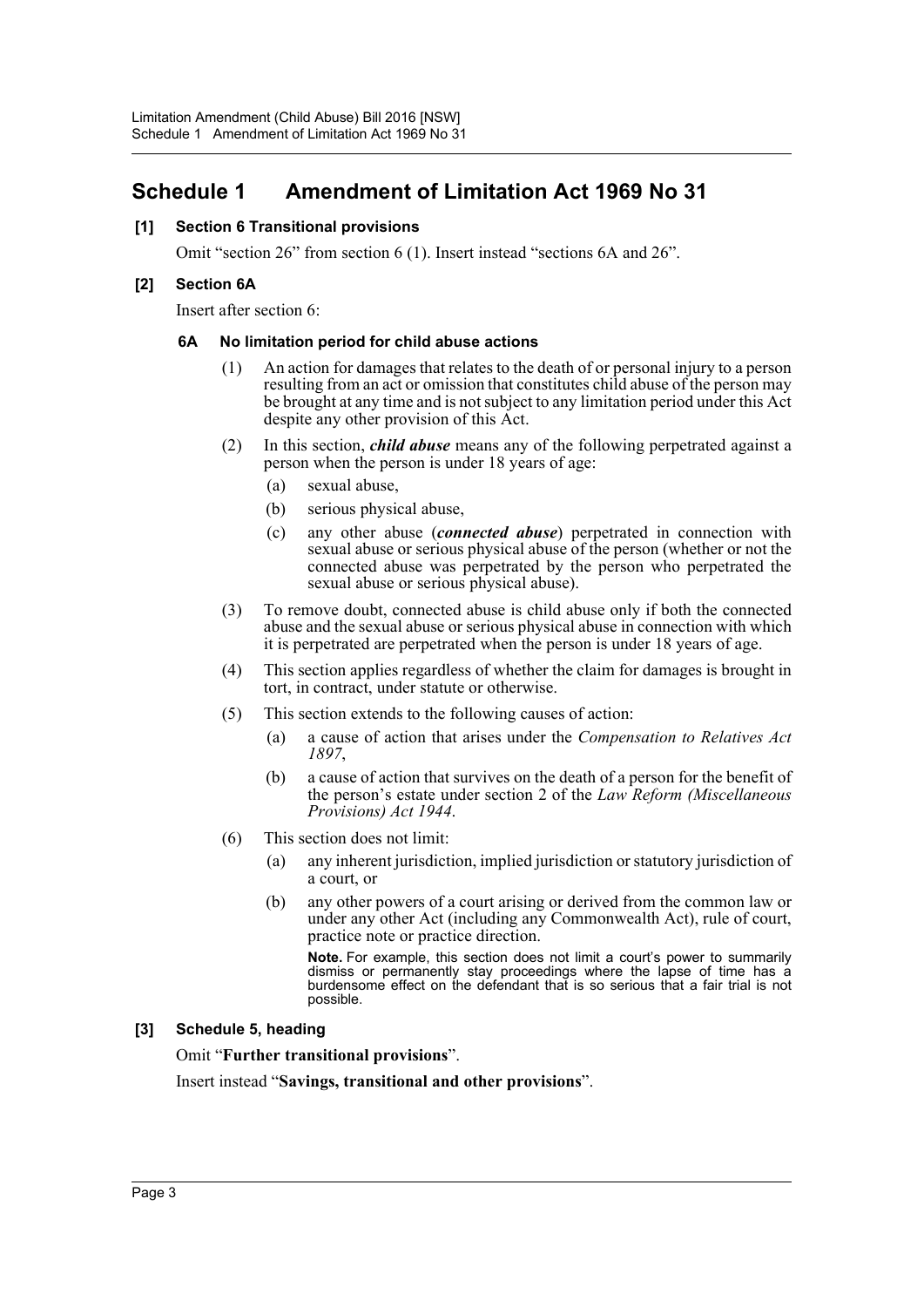#### **[4] Schedule 5, Part 3**

Insert after clause 7:

### **Part 3 Provisions consequent on enactment of Limitation Amendment (Child Abuse) Act 2016**

#### **8 Definitions**

(1) In this Part:

*legal professional negligence* and *limitation period* have the same meanings as in clause 1.

(2) In this Part, a reference to a judgment given extends to a judgment entered and also to an agreement entered into before and in connection with any such judgment.

#### **9 Application of amendments**

Section 6A extends to a cause of action that arose before the commencement of that section, and applies:

- (a) whether or not any limitation period previously applying to the cause of action has expired, and
- (b) whether or not an action has been commenced previously on the cause of action, and
- (c) whether or not a judgment on the cause of action has, on the ground that a limitation period applying to the cause of action had expired, been given previously, and
- (d) whether or not a judgment in respect of legal professional negligence has, on the ground that a limitation period applying to the cause of action had expired, been given previously.

#### **10 Pre-existing judgments**

- (1) An action on a previously barred cause of action may be brought even though:
	- (a) a judgment on the cause of action has, on the ground that a limitation period applying to the cause of action had expired, been given previously, or
	- (b) a judgment in respect of legal professional negligence has, on the ground that a limitation period applying to the cause of action had expired, been given previously,

or both.

- (2) An action on a previously barred cause of action may be brought as if the action in which such a judgment was given had not itself been commenced.
- (3) If an action on a previously barred cause of action is brought on or after the commencement of section 6A, the court hearing the action may, if it decides that it is just and reasonable to do so, do any or all of the following:
	- (a) set aside any such judgment already given on or in relation to the cause of action,
	- (b) take into account any amounts paid or payable by way of damages under any such judgment,
	- (c) take into account any amounts paid or payable by way of costs in connection with any action in which any such judgment was given.